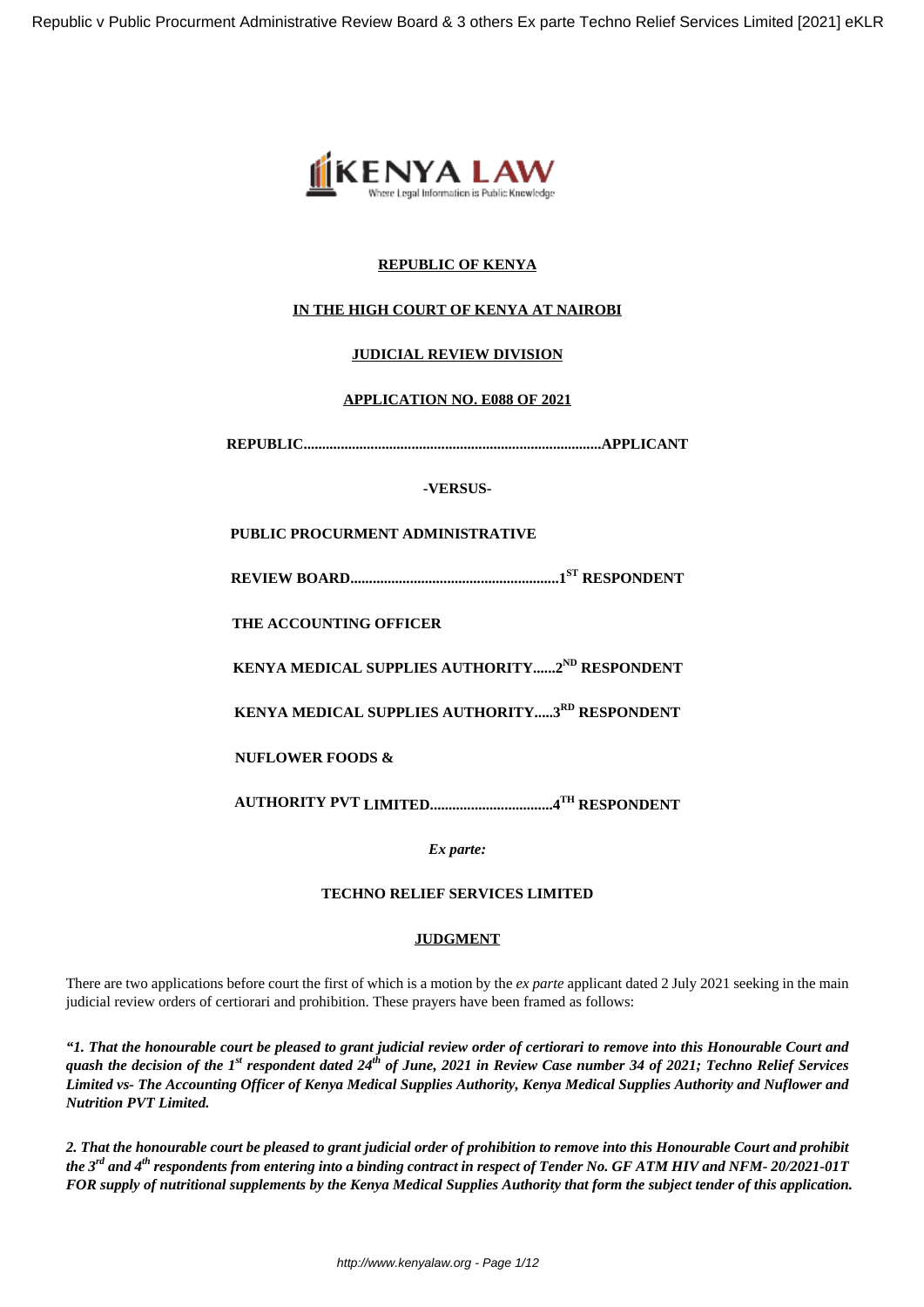#### *3. That this Honourable Court can be pleased to grant such further and other reliefs that this honourable court may deem just and expedient to grant.*

#### *4. That costs of this application be provided for."*

The application is filed under Sections 8 and 9 of the Law Reform Act, Order 53 Rules 1(1), (2), (3) and (4), 3(1) of the Civil Procedure Rules, and Section 4, 7, 9 (1), 10,11 and 12 of the Fair Administrative Action Act, 2015. It is based on the statement of facts dated 6 July 2021 verified by an affidavit sworn by Ketan K. Goswami on 5 July 2021.

The second application is by the 2<sup>nd</sup> and 3<sup>rd</sup> respondents. It is dated 6 September 2021 and it seeks to have the *ex parte* applicant's motion dismissed on the ground that it has not been disposed of within forty-five days of the date of filing the application contrary to the provisions of section 175 of the Public Procurement and Asset Disposal Act and the decision by Court of Appeal in **Civil Appeal No. E039 of 2021, Aprim Consultants vs Public Service Commission & Others.**

Owing to the very nature of this second application and, considering it questions the jurisdiction of this honourable Court to determine the *ex parte* applicant's application outside the forty-five-day period, it should be the ideal point from which to start. (see the **Owners of the Motor Vessel Lilian "S" vs. Caltex Kenya Limited (1989) KLR**.

Section 175 of the Public Procurement and Asset Disposal Act provides the legal basis upon which a party dissatisfied with a decision of the Public Procurement Administrative Review Board may question that decision by way an application for judicial review in this honourable Court.

The Board is established under section 27 of the Act to, among other things, review, hear and determine tendering and asset disposal disputes. (see section 28(1) (a) of the Act). Its jurisdiction is normally invoked under section 167 (1) of the Act, when a candidate or a tenderer, who claims to have suffered or risks suffering, loss or damage due to the breach of a duty imposed on a procuring entity by the Act, or the regulations made thereunder, seeks the Board's intervention, by way of review, to remedy the alleged breach.

Apart from providing the foundation upon which the application for judicial review may be made, section 175 of the Act also sets timelines within which the application has to be determined. It is this aspect of limitation period that is at the center of the  $2<sup>nd</sup>$  and 3<sup>rd</sup> respondent's application. For better understanding, it is necessary that I reproduce the entire section here; it states as follows:

#### *175. Right to judicial review to procurement*

*(1) A person aggrieved by a decision made by the Review Board may seek judicial review by the High Court within fourteen days from the date of the Review Board's decision, failure to which the decision of the Review Board shall be final and binding to both parties.*

*(2) The application for a judicial review shall be accepted only after the aggrieved party pays a percentage of the contract value as security fee as shall be prescribed in Regulations.* 

#### *(3) The High Court shall determine the judicial review application within forty-five days after such application.*

*(4) A person aggrieved by the decision of the High Court may appeal to the Court of Appeal within seven days of such decision and the Court of Appeal shall make a decision within forty-five days which decision shall be final.* 

*(5) If either the High Court or the Court of Appeal fails to make a decision within the prescribed timeline under subsection (3) or (4), the decision of the Review Board shall be final and binding to all parties.*

*(6) A party to the review which disobeys the decision of the Review Board or the High Court or the Court of Appeal shall be in breach of this Act and any action by such party contrary to the decision of the Review Board or the High Court or the Court of Appeal shall be null and void.*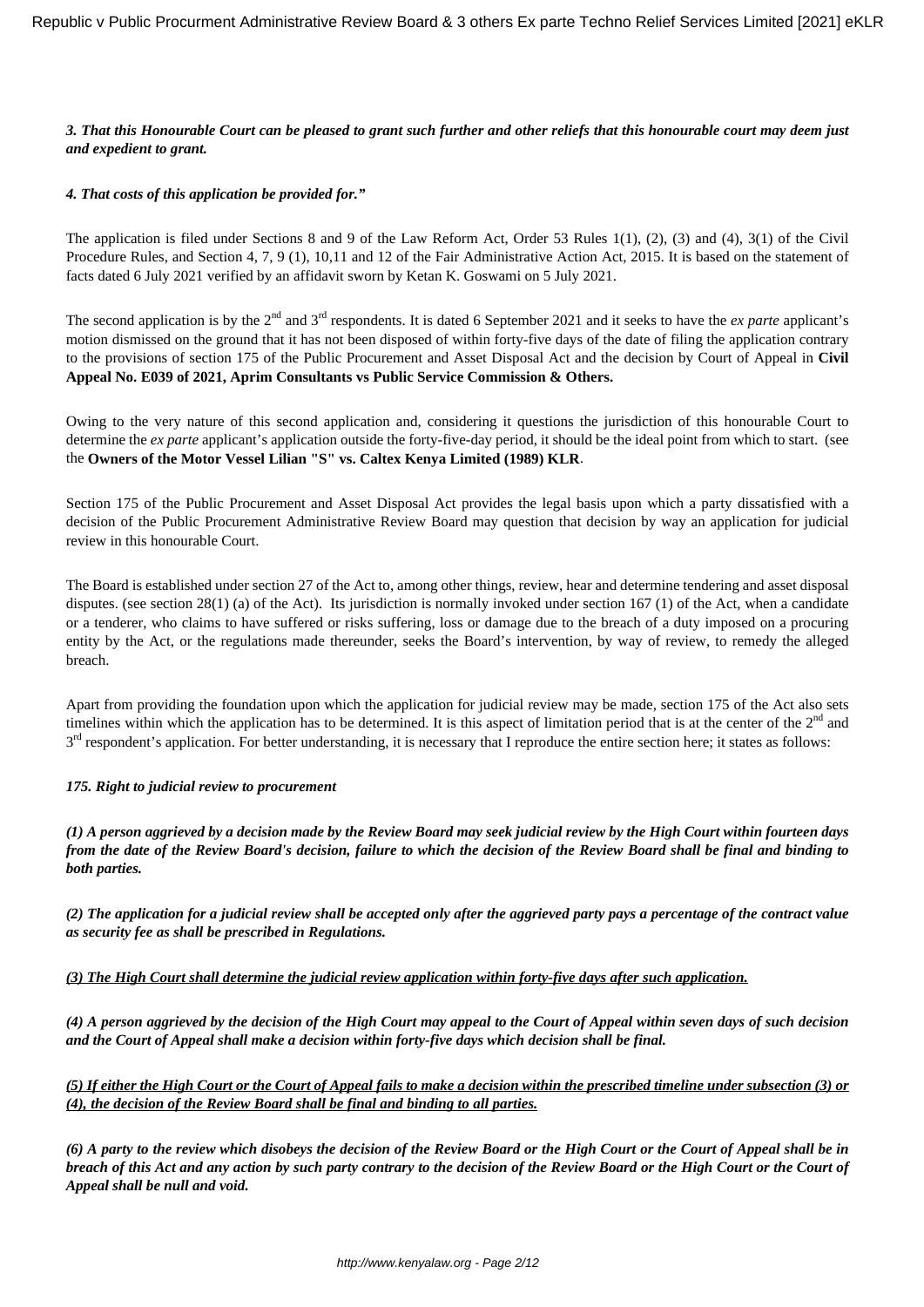#### *(7) Where a decision of the Review Board has been quashed, the High Court shall not impose costs on either party.* **(Emphasis added)**

The forty-five-day period is introduced by subsection (3) that this honourable Court shall determine the judicial review application "within forty-five days after such application."

It is not so clear what the words "after such application" entail considering that an application for judicial review is ordinarily preceded by an application for leave; it is only after the leave has been granted that the substantive application for judicial review orders is filed.

The question that then arises is this: does time start running when, by an application for leave, an aggrieved applicant sets in motion the process for judicial review orders or when the substantive motion itself is filed" The Act is not that clear on the answer to this question but I would suppose the 'application' referred to in the words "*after such an application*" refer to the substantive motion for judicial review order or orders, in which event the clock starts ticking only after the substantive motion is filed. I say so because the application for leave serves a specific purpose for grant of leave and once leave is granted (or refused), the application is spent and serves no other useful purpose and, for this reason, it is of no consequence in computation of time.

The *ex parte* applicant's motion was filed on 12 July 2021; this is as far as I gather from the e-filing portal. The hard copy of the motion in the court file does not bear a court stamp.

When I granted leave on 9 July 2021 I directed that the substantive motion be filed within three days of that particular date. I also issued directions on when the respondents would file their responses and when all the parties would file and exchange their written submissions. I set 20 July 2021 as the date of highlighting the submissions.

A few days before 20 July 2021, the Government declared this date a public holiday and, inevitably, the court could not sit on that day and so all matters on the cause list of this particular date, including the applicant's motion, were rescheduled and allocated alternative dates at the registry after 20 July 2021.

Oblivious of the urgency attending to the applicant's application, the registry staff reallocated the mention of this matter to 12 October 2021, obviously outside the forty-five limitation period within which the matter ought to have been resolved; forty-five days from 12 July 2021 would have lapsed on or about 26 August 2021 and therefore 12 October 2021 was way off the deadline.

I only learnt of the delay and the lapse of time after the  $2<sup>nd</sup>$  and  $3<sup>rd</sup>$  respondents filed their application to dismiss it on 13 September 2021.

As the 2nd and 3rd respondents have rightly pointed out, the Court of Appeal **in Civil Appeal No. E039 of 2021 Aprim Consultants versus Parliamentary Service Commission & Others** has, more or less, ruled that the timelines set by section 175 of the Act are cast in stone, leaving little room to manoeuvre; to quote the court:

"*That said, is it open for the High Court, no matter how reasonable its premises, to nonetheless go on and flout the timeliness or proceed as if they did not exist" Are the timelines a question such as leave the Courts with a degree of discretion, or are they to be construed as being inflexibility binding"* 

*We think, with respect, that the provisions of section 175 are couched in terms that are plain and unambiguous, admitting to no interpretive wriggle room."*

After considering several decisions of this Honourable Court on this same subject the Court of Appeal continued:

*"Whereas judges of the High Court have questioned, and with good reason, the wisdom and practicality of the particular timelines in the statute, the position of this Court has been an express endorsement of their constitutionality."* 

The Court went on: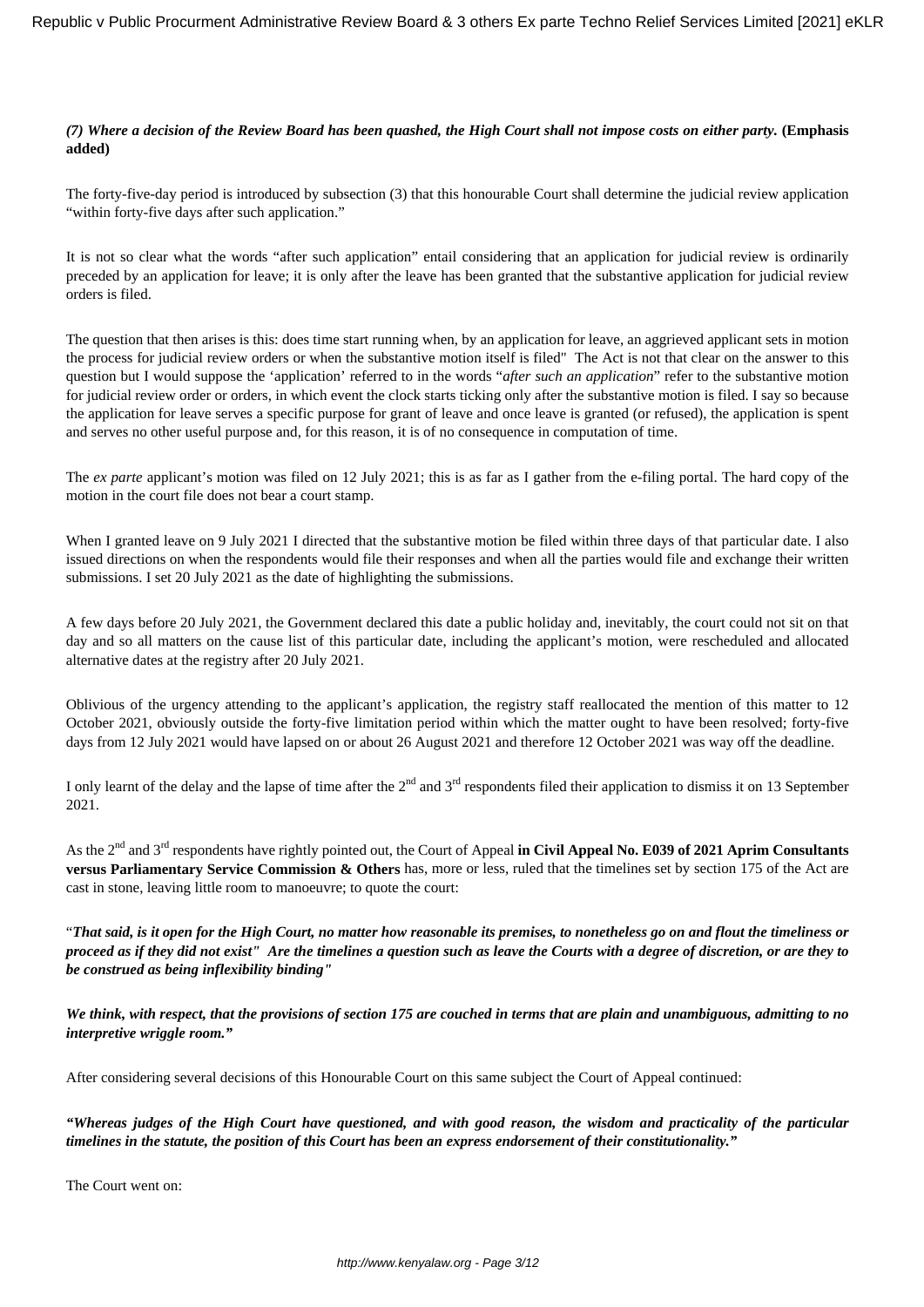*"We accept that to be the proper approach a court must take when faced with clear statutory commands, no matter how much they may appear to be burdensome. Inconvenience or difficulty of compliance will never be an excuse for a court to go against the clear language of Parliament. The most a court can do is point out the difficulties created by such requirements and timelines and perhaps make proposals for reform, but as long as the law remains etched, in plain language, it is the province of the courts to interpret and give effect to its express language*."

An aspect of an applicant's case under section 175 of the Public Procurement and Asset Disposal Act and which, apparently was not brought to the attention of the Court of the Appeal by any of the parties before it and, probably for that reason it was not discussed in the Aprim Consultants' case, is the right of access to justice under Article 48 of the Constitution. That Article reads as follows:

### *48. The State shall ensure access to justice for all persons and, if any fee is required, it shall be reasonable and shall not impede access to justice.*

To put in its proper perspective, this is one of the inalienable rights contained in the Bill of Rights in Chapter 4 of the Constitution. Simply put, it is a right that cannot be derogated from; it is an entitlement. It is, I suppose, partly, if not solely, for this reason, that the state is enjoined to ensure access to justice for all persons. And if that be the case, any action by the state or any of the three arms of the government that would appear to derogate from this right should be considered as subservient to the Constitution.

Coupled with this article is Article 159 (1) (2) which reads as follows:

## *159. (1) Judicial authority is derived from the people and vests in, and shall be exercised by, the courts and tribunals established by or under this Constitution.*

#### *(2) In exercising judicial authority, the courts and tribunals shall be guided by the following principles—*

#### *(a) justice shall be done to all, irrespective of status;*

When these two articles are considered either in isolation or read together, the irresistible conclusion that one is bound to make is that nothing can stand in the way of a court of law to dispense justice whenever approached to do so. For the court to tell a party who, as in the present case, has filed its application within the prescribed time and complied with all the directions necessary for determination of its application, that a determination on the application cannot be made because of lapse of time as a result or errors or mishaps that cannot be attributed to the applicant or any of the other parties before court, would not only require some courage but it would also be a clear case of impeding access to justice.

When viewed from the perspective of these provisions of the Constitution, it should be easy to appreciate the futility of the implied restrictions imposed by section 175 of the Public Procurement and Asset Disposal Act on the jurisdiction of this honourable Court to dispose of a dispute brought before it; it must be borne in mind that the jurisdiction which section 175 of the Act purports to tamper with has its roots in no other place than Article 165 (3) (a) of the Constitution.

I must not be mistaken to be questioning the decision and the reasoning of the Court of Appeal in the Aprim Consultants case; going by the doctrine of *stare decisis* this court must not only follow but it is also bound by the decisions of the Court of Appeal on any particular issue which the appellate court has determined. As matter of fact, except for this one particular application which finds itself in rather unfortunate circumstances, I have endeavoured to hear and dispose of applications filed under section 175 of the Act within the prescribed timelines in the wake of the Court of Appeal decision. Inevitably, I have had, at times, to hear and deliver judgments in these sort of cases when I am not officially in session. It is not uncommon and indeed it is now a norm to hear applications and dispose of these applications while I am on leave or during the court recess; at other times I have had to juggle between resolving these case and attending to other official duties that I have been assigned from time to time all in an endeavour to abide by the Court of Appeal decision. In short my fidelity to the doctrine of *stare decisis* and in particular, the recognition of the binding nature of the Court of Appeal decision in the Aprim Consultants case is unmistakable.

All I am concerned about and which I am saying is this: that if Article 48 of the Constitution on the individual's right of access to justice had been brought to the Court's attention, it probably would have arrived at a different conclusion.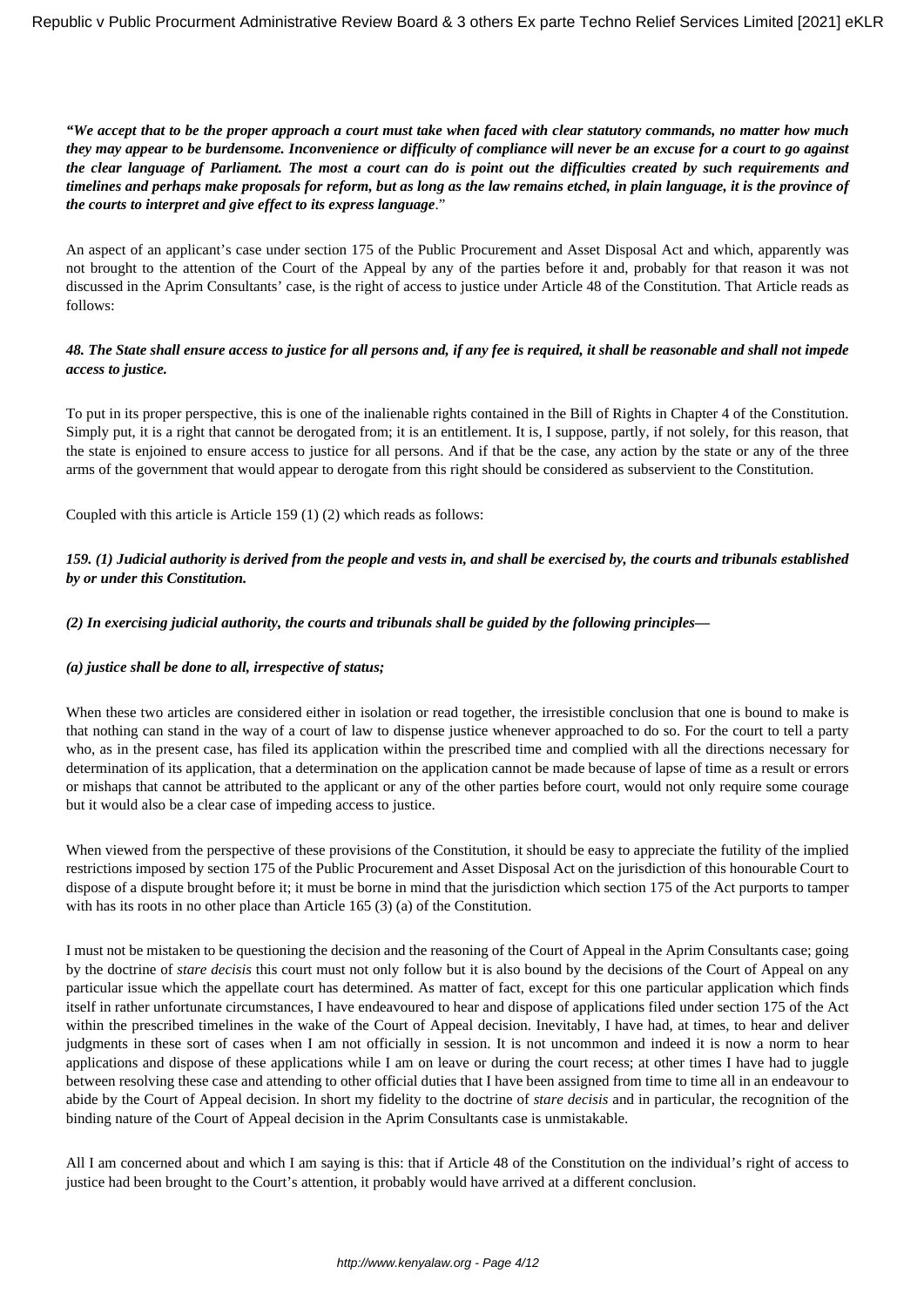I totally agree that a legislative intervention by way of, say, amendment to the Act may be necessary to cater for a myriad of circumstances which the Court of Appeal itself has acknowledged, in agreement with this honourable Court, that may hinder disposal of applications for judicial review filed under section 175 of the Public Procurement and Asset Disposal Act within the forty-five-day period. In my humble view, once it is acknowledged that there are exogenous factors that may, in one way or the other, interfere with the statutory timelines for determination of applications filed under section 175 of the Act, there should be no debate on whether, in those circumstances, the Court has or does not have jurisdiction not to determine those matters that fall on the wrong side of the limitation period. Taking each case on its peculiar circumstances, the provisions of the constitution relating to the right to access to justice should prevail. At any rate, an existential constitutional right should not be held in abeyance pending a legislative action.

I must hasten to add that there is nothing wrong in the legislature prescribing timeliness within which particular matters should be disposed of. I suppose, the rationale behind the prescription of the time within which public procurements under the Act should be concluded and the period within which any dispute arising from these processes should be resolved, including, for instance, the fortyfive-day limit, in the determination of applications against decisions of the Public Procurement Review Board has a lot to do with the time-bound implementation of government projects or securing of goods and services for a particular purpose. Some of these things may only be done within a particular financial year or a budgetary circle failure of which they could be overtaken by events. They may also be tied to budgetary allocations which may not be available in the subsequent budgetary cycle depending on the government priorities and of, course, the availability of revenue. It is partly for this reason that the fate of procurement processes for the implementation of these projects and for acquisition of goods and services must be certain at the earliest opportunity possible and to this extent, it was always reasonable for the legislature to set timelines within which any particular procurement process must be concluded and disputes arising from the procurement process resolved.

But it does not necessarily follow that the constitutional right of an individual to access justice must thereby be compromised. This right cannot be sacrificed at the altar of expediency.

Without purporting to define the phrase 'access to justice' I would suppose that it is a concept that connotes not only the ability and the availability of the necessary infrastructure for an individual to approach the courts for redress of any grievance or alleged grievance but it is also about the determination of the grievance or alleged grievance. In other words, 'access to justice' does not end with, say, the filing of a suit; rather, this right is only actualised if the filed suit culminates in a determination, regardless of whether it is a determination based on merits, founded on appreciation of the facts and the applicable law, or on a point of law only.

It is a right that largely depends on two fundamental aspects; first, the availability of infrastructure and the process to get a resolution to a dispute and second, the availability of the resolution itself.

A 'fair hearing' would be a component of the process and a hearing, in this sense, without a determination would not be what one would regard as 'fair'.

That said, courts must, of course, strive to conclude disputes brought before them within the prescribed timelines, and certainly this is possible, everything else being constant; however, at no occasion should a litigant be waved away from the seat of justice merely because his petition could not, for one reason or the other, not attributable to him or any of his adversaries, be disposed of within the statutory limitation period. While parties are bound to comply with the particular timelines in taking particular actions set by law, courts cannot be bound in the same terms in dispensing justice. Where it is clear that despite its intention or even efforts to meet the deadline and conclude a particular matter, a court of law should not be rendered helpless and leave a litigant without an answer to his grievances. To do so would amount to courts abdicating their core responsibility which is dispensation of justice; any interpretation of the law that suggests otherwise may only elicit a narrow view.

Turning to the present case, it was set for highlighting of submissions on 20 July 2021. It was not, of course, the only case set for one action or the other on the material date. Nobody knew that date was going to declared a public holiday and as usual, whenever such an eventuality arises, the affected matters would be given fresh dates depending on in their availability in the court diary. It was not therefore abnormal for the cases initially coming up on 20 July 2021 to be allocated fresh dates. Unbeknown to the registry staff, the *ex parte* applicant's application could not just be allocated any date like any of the rest of the matters coming up on 20 July 2021.

The error of fixing the date for submissions on 12 October 2021 instead of an earlier date was, no doubt, the court's but as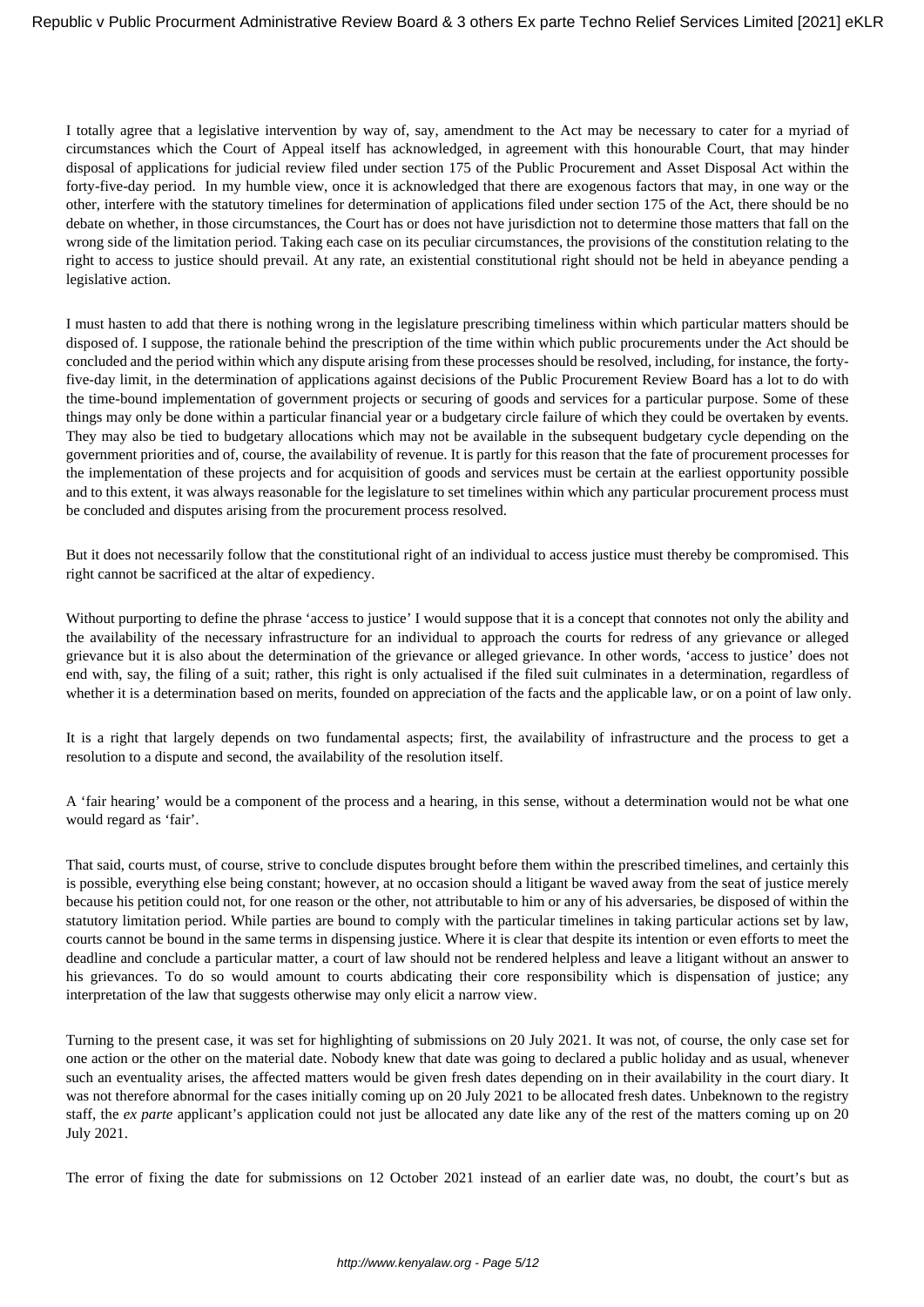circumstances would show, it was unintended or inadvertent. It is an error that arose from unforeseen circumstances.

The applicant had an option of moving the court at the earliest opportunity, perhaps by means of an application under a certificate of urgency to have the matter rescheduled for action on an earlier date than that given by the registry; however, it cannot be condemned for not doing so. The respondents' counsel attempted this by posting a letter addressed to me on the e-portal but this was certainly on the wrong presumption that I browse the portal and peruse hundreds of files on a day-to-day basis to check whether there was any communication from the parties or their counsel in their respective cases.

Would the court be deprived of the jurisdiction to determine the applicant's application and effectively deprive the applicant of its constitutional right to access justice in these circumstances" I reckon not. To do so would amount to unduly elevating a statutory provision over an entrenched constitutional right; I highly doubt that this could have been the intention of the legislature in enacting the Public Procurement and Asset Disposal Act or any of the provisions in that Act, in particular section 175 thereof.

All I have said points to the conclusion that the  $2^{nd}$  and  $3^{rd}$  respondents' application dated 6 September 2021 has no merits and it is hereby dismissed.

I now turn to the *ex parte* applicant's main motion.

The Request for Review was made against the backdrop of a procurement process arising from the  $3<sup>rd</sup>$  respondent's invitation for sealed bids for supply of nutritional supplements more particularly described as Tender No. GF ATM HIV NFM-20/21-01T-011 for Supply of Nutritional Supplements. The tender was published on 3 November 2020. It was closed on 11 November 2020 which was the same date that was it was opened.

Eleven companies, including the applicant and the  $4<sup>th</sup>$  respondent submitted their bids. The tenders were to be evaluated at three different stages; the preliminary stage, the technical evaluation and the financial evaluation stages.

At the preliminary evaluation, all the tenders were found to be responsive and therefore they all qualified for technical evaluation. At this stage, only the 4<sup>th</sup> respondent and Equatorial Nut Processors Limited, one of the eleven bidders who submitted their tenders, qualified for financial evaluation. The rest of the bidders were found to be nonresponsive.

When it came to the financial evaluation stage, the  $4<sup>th</sup>$  respondent was found to be the lowest evaluated bidder for the supply of the ready-to-use therapeutic food or 'RUTF' and the ready-to-use supplemental food also referred to as 'RUSP'. It was, therefore, recommended for the award of the tender for the supply of the two items at the tender price of US Dollars 2, 506, 429.46 and 1,479, 768.43 respectively.

Equatorial Nut Processors Limited, on the other hand, was recommended for the award of the tender for supply of fortified blended flour or 'FBF'.

The applicant was not satisfied with the procurement process and, of course, the award of the tender. It therefore lodged a request for review of the  $3<sup>rd</sup>$  respondent's decision, no doubt in exercise of its rights under section 167 (1) of the Public Procurement and Asset Disposal Act. In particular, the applicant sought for the nullification of the procuring entity's decision or, in the alternative, the termination of the procurement process and commencement of the process afresh. It also sought for the order for costs.

By its decision rendered on 29 January 2021, the  $1<sup>st</sup>$  respondent dismissed the request for review. The applicant then moved this honorable Court by way of judicial review in exercise of its right under section 175 of the Act; this was in Judicial Review application number E049 of 2021. It sought, among other prayers, a quashing order against the decision of the  $1<sup>st</sup>$  respondent; an order of mandamus compelling the 1<sup>st</sup> respondent to hear afresh the applicant's application for review; and, an order for prohibition to prohibit the 3<sup>rd</sup> and 4<sup>th</sup> respondents from entering into a contract in respect of the subject tender.

The application was allowed and this honorable Court (Nyamweya, J. as she then was), in its decision rendered on 25 May 2021, ordered as follows: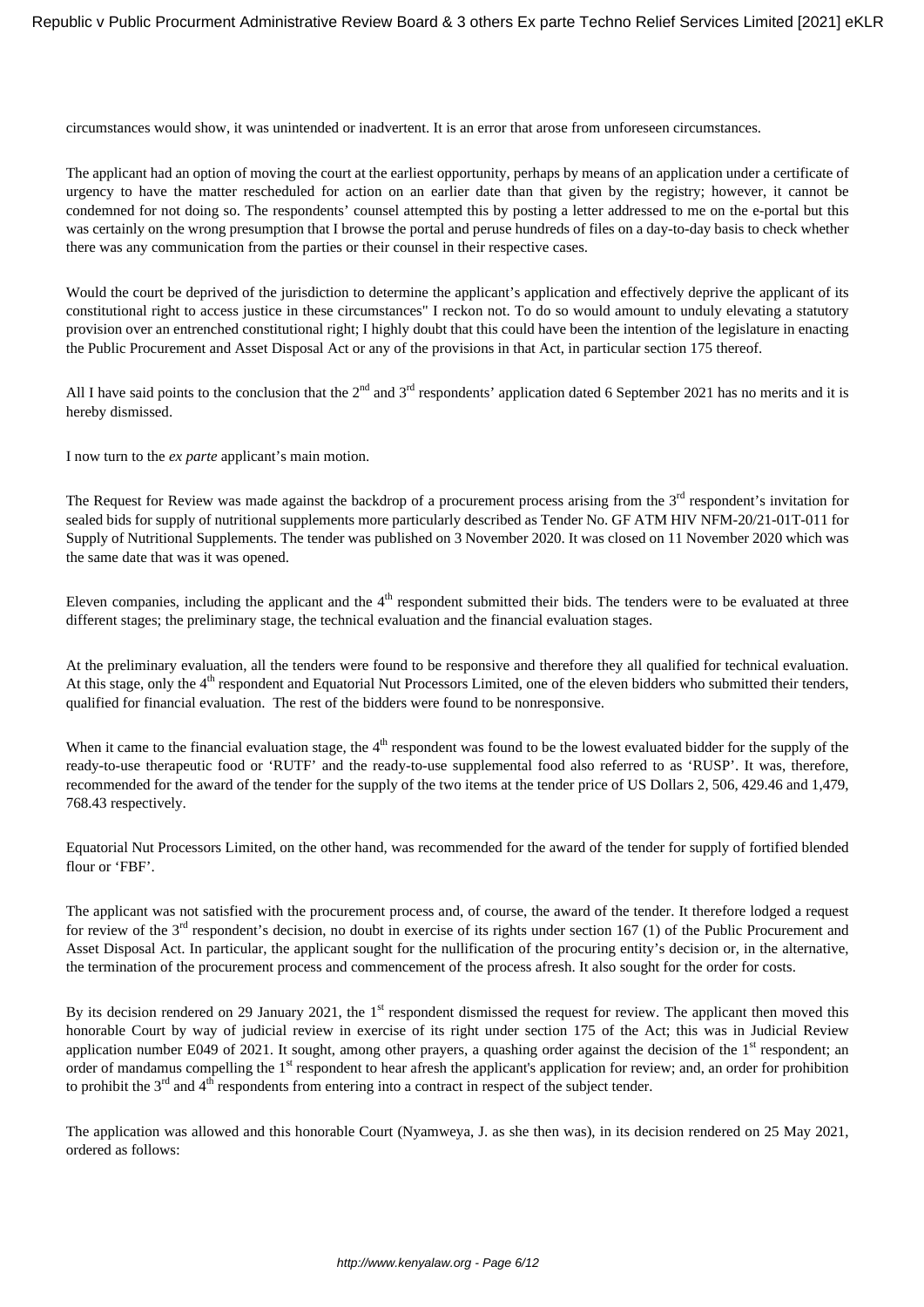*"I. An order certiorari be and is hereby issued to remove into this court for purposes of quashing, the decision of the 1st respondent dated 29th of March, 2021 PPARB Case Number 34 of 21- Techno Relief Services Limited vs The Accounting Officer of Kenya Medical Supplies Authority, Kenya Medical Supplies Authority and Nuflower Foods and Nutrition PVT Limited.*

*II. An order of Mandamus be and is hereby issued to compel the 1st respondent to re-hear PPARB Case Number 34 of 21- Techno Relief Services Limited vs The Accounting Officer of Kenya Medical Supplies Authority, Kenya Medical Supplies Authority and Nuflower Foods and Nutrition PVT Limited and to consider all the pleadings and submissions filed therein and served by all the parties, including the ex parte applicant's written submissions, list of authorities, further affidavit, replying affidavit to the 2nd and 3rd respondent's grounds of opposition and the ex parte applicant's written submissions to the 2nd and 3rd respondents grounds of opposition.*

*III. An order of prohibition and is hereby issued to prohibit the 3rd and 4th respondents from entering into a binding contract in respect of tender number GF ATM HIV NFM-2021- 01T-011 for supply of nutritional supplements to Kenya Medical Supplies Authority, pending the re-hearing and determination of the ex parte applicant's Request for Review PPARB Case Number 34 of 21- Techno Relief Services Limited vs The Accounting Officer of Kenya Medical Supplies Authority, Kenya Medical Supplies Authority and Nuflower Foods and Nutrition PVT Limited. IV. The ex parte applicant's Request for Review in PPARB Case Number 34 of 21- Techno Relief Services Limited vs The Accounting Officer of Kenya Medical Supplies Authority, Kenya Medical Supplies Authority and Nuflower Foods and Nutrition PVT Limited be and is hereby remitted to the 1st respondent for the hearing and determination, within 30 days of the date of this judgment.*

*V. Each party shall bear its own costs of the Notice of Motion dated 23rd of April 2021."*

Following this judgment, the 1<sup>st</sup> respondent heard the applicant's application for review afresh and dismissed it for the second time. Undeterred, the applicant has for a second time moved this honorable Court for orders against the  $1<sup>st</sup>$  respondent's decision in the instant motion.

It is the applicant's case that the  $1<sup>st</sup>$  respondent acted irrationally, illegally and unreasonably by taking into account irrelevant considerations and thereby reaching wrong factual conclusions. To quote the applicant, in paragraphs 4 and 5 of its statement of facts:

*"4. Moreover, the 1st respondent made an error in law in making an irrational and unreasonable finding that "the applicant failed to satisfy the criterion provided in ITT clause 6.3 (a), (c) and (g) of section 11. Tender data sheet of the Tender Document. This is because; the applicant provided a sample for item 1 RUTF with Batch No. K2024701 which is different from Batch No. 20247001 indicated on the certificate of analysis for item 1, RUTF at page 93 of its original bid from Nutriset, further, the test report dated 31st of October 2020 from Fare Labs found on page 125 applicants original bid makes reference to item 1, RUTF with a Batch Number in the RUTF sample and the Batch Number in the certificate of analysis for item 1 RUTF from Nutriset.*

*5. The respondent's findings in (4) above is totally different from the reasons given by the 3rd respondent in declaring the applicant's bid as non-responsive thus laced with unreasonableness, bias and irrationality."* 

The applicant argues that the impugned decision did not consider and appreciate the requisites of a responsive tender in accordance with section 79(1) of the Public Procurement and Asset Disposal Act and Article 227 of the Constitution and the basic tenets of Justice.

The application is opposed and to this end the  $2^{nd}$  and  $3^{rd}$  respondents filed replying affidavits and written submissions in support of their position.

When I consider the affidavits filed either in support of or in opposition to the application. I find that the basic facts leading to the award of the tender are not contested.

It is not contested, for instance, that the  $3<sup>rd</sup>$  respondent invited bids for the tender in which the applicant, among other tenderers, participated; it is also not in dispute that the applicant's bid was disqualified at the technical stage; again, it is not in dispute that the tender was eventually awarded to the 4<sup>th</sup> respondent and Equatorial Nut Processors Ltd.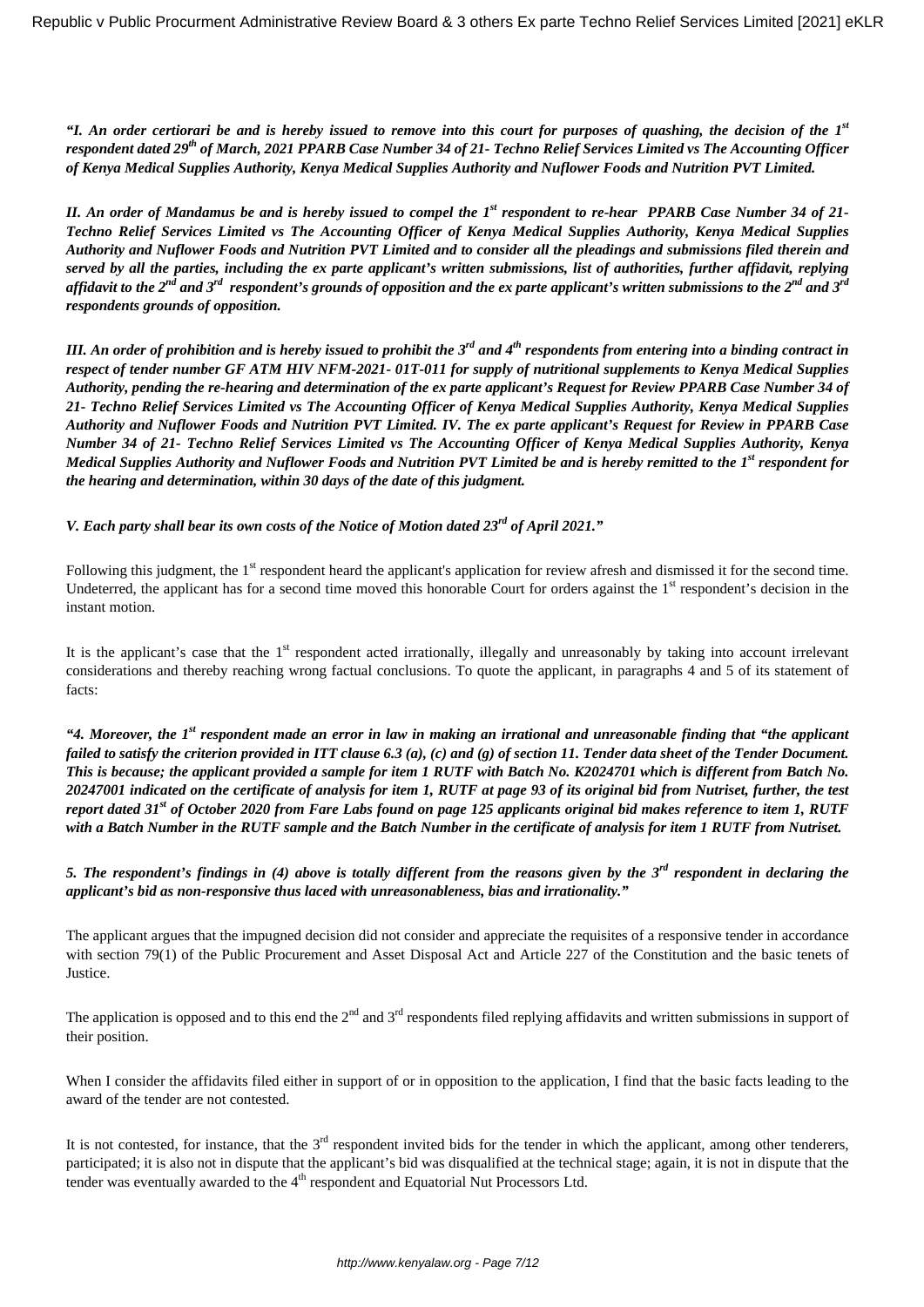The applicant's central quest is whether its bid was responsive at the technical evaluation stage and whether, for that reason, it ought to have proceeded to the next stage of financial evaluation. According to the applicant, its bid was responsive and were it not for the fact that the 1<sup>st</sup> considered matters which it ought not to have considered in its decision, the procuring entity's decision could have been overturned and the applicant's bid declared responsive.

It is for the same reason of the 1<sup>st</sup> respondent considering matters that ought not to have been considered that the applicant contends that the decision is tainted by all the three grounds of judicial review of illegality, irrationality and procedural impropriety.

Even as the applicant contends that the 1<sup>st</sup> respondent considered irrelevant matters in the impugned decision paragraph 10 of the verifying affidavit has captured my attention on whether indeed the  $1<sup>st</sup>$  respondent fell into this particular error as suggested by the applicant. While deposing to the fact of whether the 1<sup>st</sup> respondent complied with this honourable court's orders in its earlier decision in Application No. E049 of 2021, the Ketan Goswami swore as follows:

*"10. That in compliance with the court final orders the 1st respondent considered all the parties (sic) pleadings and submissions filed therein and served by all the parties, including the ex parte applicant (sic) written submissions, list of authorities, further affidavit, replying affidavit to the 2nd and 3rd respondents (sic) grounds of opposition and the ex parte applicant's written submissions to the second and third respondents grounds of opposition and rendered its verdict on 24th of June 2021 by dismissing in its entirety the ex parte applicant (sic) request for review dated 9th March 2021."*

The deposition is, in effect, an admission and which, for this very reason, betrays the applicant's assertion that the 1<sup>st</sup> respondent considered matters which it ought not to have considered or may have ignored those matters that it ought to have taken into account in making the impugned decision. The deposition is clear that the decision was consistent with the court's orders and, in particular, orders II and IV thereof.

Narrowing down to the specific issues and on which the applicant's application revolves, the applicant contends that the  $1<sup>st</sup>$ respondent findings were radically different from the reasons given by the  $3<sup>rd</sup>$  respondent in declaring the applicant's bid nonresponsive. These reasons can be found in the procuring entity's letter dated 24 February 2021; they were captured in the following terms:

- "
	- **Batch No. in the certificate of analysis from farelabs (421020) does not match Batch No. on the same sample provided(K20247001).**
	- *You provided a wrong product made for children of six months and older instead of the age of 5 years and above."*

I have carefully read the 1<sup>st</sup> respondent's decision and noted that it addressed these issues relatively extensively and, to a greater degree, formed the basis of its decision in dismissing the applicant's request for review.

In considering these issues, the  $1<sup>st</sup>$  respondent was guided by this honorable Court's specific findings particularly in paragraphs 51,53 and 54 thereof where it had noted as follows:

*51. On the second limb of the issue as to whether the 1st respondent's decision is unreasonable on account of the deviation in the required specifications for the RUSF for the children of 5 years and above not being material, the 1st respondent's decision and reasoning in this respect was at pages 21 to 27 of its ruling. At page 21 to 22, the 1st respondent observed as follows:* 

*'The board is mindful of the applicant's assertion that failure to provide RUSF product for children above 5 years was a minor deviation that ought to have been cured by section 79(2) (a) of the Act. The said provision states as follows:…*

*one of the technical specifications of the RUSF at page 66 of the tender document, provided in the mandatory terms that "the product shall be free of lumps and of large coarse particles and suitable for consumption by children above five years and adults". This raises the question of whether a mandatory requirement can be classified as a minor deviation.'*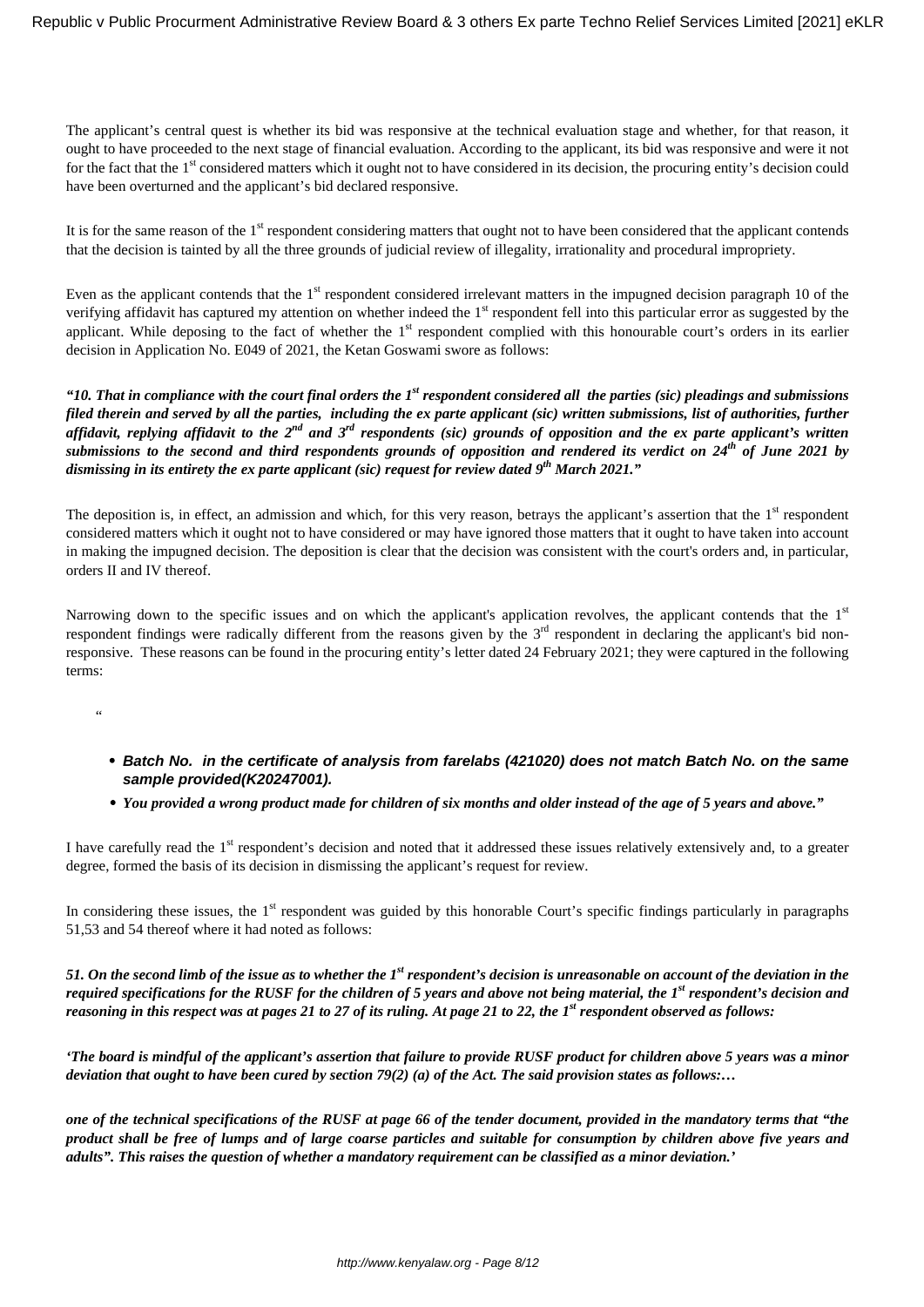*52. After considering various decisions on the importance of mandatory requirements in procurement processes in determining the responsiveness of a tender, and the provisions of the tender document in this regard, including clarifications sought thereon, the 1st respondent proceeded to conclude as follows at page 27 of the ruling:*

*'Given the nature of the products being procured by the procuring entity, there was no discretion on tenderers to pick and choose the mandatory requirements to comply with and ignore others. The RUSF products will be supplied to children with the moderately acute malnutrition in the age group above five years, in adolescents and in adults. The board, in the circumstances* has no choice but to find that the applicant failed to comply with the requirements specified in the tender document when it *proposed to provide RUSF products for children of 6 months.'*

*53. A consideration of whether this funding was reasonable requires a qualitative examination of evidence and arguments that were before the 1st respondent as regards the specifications of the RUSF products provided by the ex parte applicant, that is beyond the remit of this Court's judicial review jurisdiction as explained in the foregoing. It is also notable in this regard that the provisions of section 28 and section 173 of the Public Procurement and Asset Disposal Act bestow upon the 1st respondent the jurisdiction and power to hear a tender dispute and review a tender, where an issue is raised as to whether the tender is responsive in accordance with section 79 of the Act, or whether it was evaluated in accordance with section 80 of the Act. It was also observed by the Court of Appeal in Kenya Pipeline Company Ltd vs Hyosung Ebara Company Limited & 2 Others (2012) eKLR that the 1st respondent has wide powers in this regard.*

*54. Therefore, the 1st respondent's finding that the specifications of the RUSF products in the subject tender were mandatory and material cannot be faulted as being unreasonable, as the legal basis and evidence supporting the finding was explained in the ruling, and the 1st respondent had jurisdiction to examine its nature and application of the specification. The option available to the ex parte applicant is appeal in the said finding, if it is of the view that it was a wrong decision."*

My understanding of the learned judge's holding in the quoted paragraphs is that the learned judge was in agreement with the  $1<sup>st</sup>$ respondent's decision that the applicant did not meet the mandatory tender requirements. Having been found to have missed this important step in the tender process, there is nothing more the applicant could achieve before the  $1<sup>st</sup>$  respondent and ultimately this honourable Court. In my humble view, if the court held as it did, that the 1<sup>st</sup> respondent was right in holding that applicant did not meet mandatory tender requirements, the fate of its application for review either before the 1<sup>st</sup> respondent or before this honourable court was sealed and could not change irrespective of the number of times the applicant appeared before the 1<sup>st</sup> respondent. The applicant should count itself lucky for having had a second bite at the cherry; its application could properly have been dismissed at the very first instance in which event a rehearing of the request for review and subsequently, the need for the present application would have been found unnecessary.

Be that as it may, the 1<sup>st</sup> respondent noted that the issues that arose for determination revolved around item 1 which was ready to use therapeutic food in relation to the criteria set out in ITT Clause 6.3(e) and (g) of section II of the tender document.

The 1<sup>st</sup> respondent also noted that the applicant's concern of the procuring entity's finding on its failure to furnish a complete analysis of RUTF. It noted further the applicant's contention that the certificate of analysis from Farelab Food Analyses and Research Laboratory on the applicant's original bid had discrepancies in batch numbers.

The 1<sup>st</sup> respondent also took into consideration the applicant's submissions to the effect that the request for review revolved around two issues which were whether the procuring entity took into account irrelevant considerations not captured in the tender document in declaring the *ex parte* applicant's bid non-responsive and whether the applicant bid was responsive for providing RUSF for children from 6 months old and above as opposed to the bid requirement of 5 years and above.

On this first issue, the 1<sup>st</sup> respondent made reference to specific clauses in the tender document and noted that the bidders were required to provide a sample for evaluation under separate cover on or before the tender submission deadline. It further noted that the sample provided was to be clearly labelled with the tenderer's name, the tender reference, identification of the product and submitted in accordance with the technical specifications.

It also noted that it was mandatory for the sample to represent the product that was to be supplied.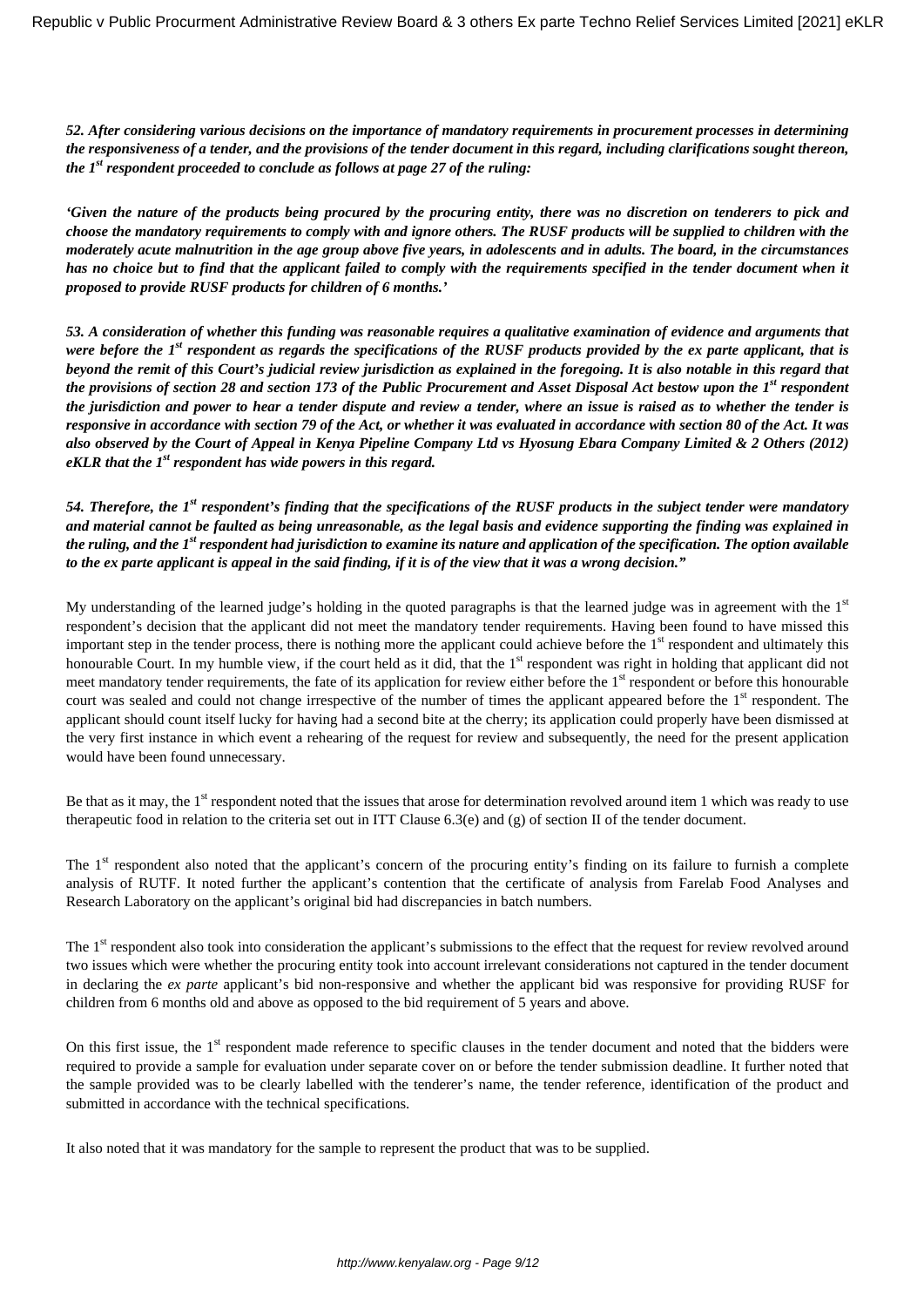Again, it noted that the bidders were to provide laboratory analysis certificates from Kenya Accreditation Services (KENAS) accredited laboratories and also have an ISO certification.

The 1<sup>st</sup> respondent noted discrepancies in the information provided by the applicant in this regard. For instance, it noted, amongst others, that the batch number appearing on the sample provided by the applicant for item 1 RUTF was different from that given in the certificate of analysis.

These discrepancies were noted by the procuring entity and replicated in the letter of notification of the unsuccessful bid.

Although the applicant attempted to explain away the discrepancies, the explanation, noted the  $1<sup>st</sup>$  respondent, came long after the closure of the tender. It held that since the information was not provided in the applicant's original bid, the evaluation committee could not be faulted for finding that the applicant's bid was non-responsive.

Taking all these factors into account, the 1<sup>st</sup> respondent came to the conclusion that there was no evidence that the procuring entity failed to satisfy the constitutional threshold in Article 227(1) of the Constitution while evaluating the applicant's bid for supply of RUTF.

On the question whether the applicant provided the right product which met the definition of RUSF for the second item of the subject tender, the applicant admitted that indeed the tender document directed bidders to provide ready-to-use supplemental food with the target population being age 5 years old and above but that it provided the product for persons of 6 months old and above.

It was the applicant's case that the non-conformity was curable under section 79(2) (a) of the Act and that the declaration by the  $1<sup>st</sup>$ respondent that the bid was not responsive was unreasonable.

On this point, the  $1<sup>st</sup>$  respondent noted that this honorable Court had not found any fault in the  $1<sup>st</sup>$  respondent's determination of the question whether the applicant had complied with the mandatory tender requirements.

The first respondent studied the confidential files submitted to it by the procuring entity and observed that the procuring entity responded to several questions raised by the bidders, including the applicant, on the tender requirements and observed the procuring entity responded to these questions and as far as the applicant is concerned, the procuring entity was consistent in its responses that the product to be supplied under item 2 was meant for the population target of 5 years old and above.

Despite these answers, the applicant proceeded to provide a sample called 'plumpy sup' for persons of age 6 months old and above arguing that this was a minor deviation.

The 1<sup>st</sup> respondent concluded that having sought clarification from the procuring entity, the applicant was well aware that it was mandatory to provide products for children of 5 years and above, adolescents and adults. And the applicant having opted to participate in the procurement process with full knowledge of the mandatory requirements and yet it chose to ignore them, it was the author of its own misfortune.

With the foregoing evidence, I am not satisfied, as the applicant has suggested, that the 1<sup>st</sup> respondent's decision was tainted by illegality, irrationality or procedural impropriety. These grounds were explained in **Council of Civil Service Unions versus Minister for the Civil Service (1985) A.C. 374,410** where Lord Diplock stated as follows:

*"My Lords, I see no reason why simply because a decision-making power is derived from a common law and not a statutory source, it should for that reason only be immune from judicial review. Judicial review has I think developed to a stage today when without reiterating any analysis of the steps by which the development has come about, one can conveniently classify under three heads the grounds upon which administrative action is subject to control by judicial review. The first ground I would call "illegality," the second "irrationality" and the third "procedural impropriety." That is not to say that further development on a case by case basis may not in course of time add further grounds. I have in mind particularly the possible adoption in the future of the principle of "proportionality" which is recognised in the administrative law of several of our fellow members of the European Economic Community; but to dispose of the instant case the three already well-established heads that I have*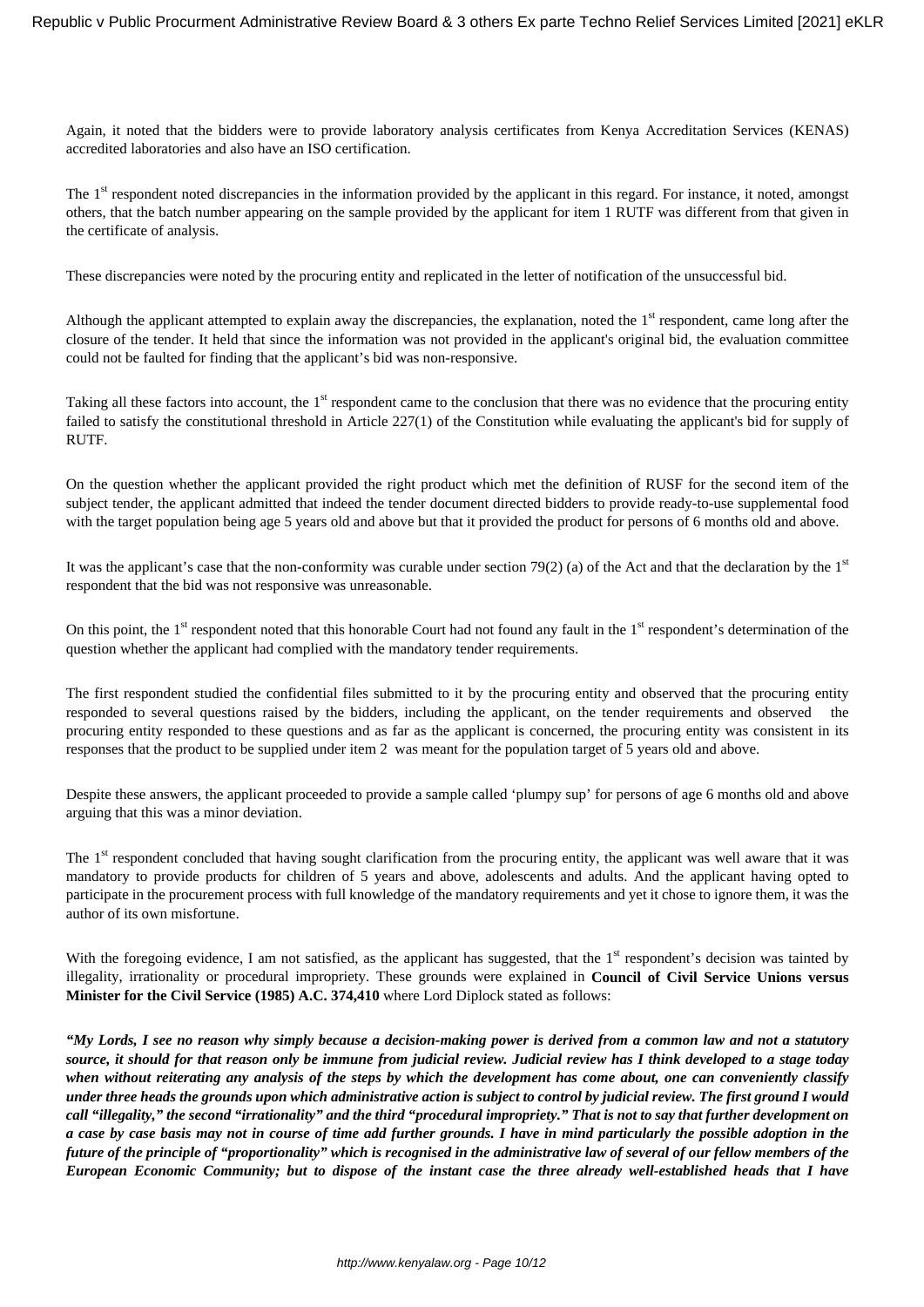#### *mentioned will suffice.*

*By "illegality" as a ground for judicial review I mean that the decision-maker must understand correctly the law that regulates his decision-making power and must give effect to it. Whether he has or not is par excellence a justiciable question to be decided, in the event of dispute, by those persons, the judges, by whom the judicial power of the state is exercisable.*

*By "irrationality" I mean what can by now be succinctly referred to as "Wednesbury unreasonableness" (Associated Provincial Picture Houses Ltd. v. Wednesbury Corporation [1948] 1 K.B. 223). It applies to a decision which is so outrageous in its defiance of logic or of accepted moral standards that no sensible person who had applied his mind to the question to be decided could have arrived at it. Whether a decision falls within this category is a question that judges by their training and experience should be well equipped to answer, or else there would be something badly wrong with our judicial system. To justify the court's exercise of this role, resort I think is today no longer needed to Viscount Radcliffe's ingenious explanation in Edwards v. Bairstow [1956] A.C. 14 of irrationality as a ground for a court's reversal of a decision by ascribing it to an inferred though unidentifiable mistake of law by the decision-maker. "Irrationality" by now can stand upon its own feet as an accepted ground on which a decision may be attacked by judicial review.*

*I have described the third head as "procedural impropriety" rather than failure to observe basic rules of natural justice or failure to act with procedural fairness towards the person who will be affected by the decision. This is because susceptibility to judicial review under this head covers also failure by an administrative tribunal to observe procedural rules that are expressly laid down in the legislative instrument by which its jurisdiction is conferred, even where such failure does not involve any denial of natural justice. But the instant case is not concerned with the proceedings of an administrative tribunal at all."* 

It is apparent to me that the  $1<sup>st</sup>$  respondent understood correctly its decision making power under section 173 of the Public Procurement and Asset Disposal Act and gave effect to it in its determination of the applicant's request for review. I am also persuaded that it apprehended and correctly applied the relevant provisions of the Act more particularly section 79 thereof on the responsiveness of tenders and whether the applicant's bid met the mandatory requirements in the tender documents.

I am also persuaded that the 1<sup>st</sup> respondent's decision is nowhere near being 'outrageous in its defiance of logic or accepted moral standards that no sensible person who had applied his mind to the question to be decided could have arrived at it.'

As far as propriety of the process is concerned, the applicant cannot be heard to complain that he was not given a fair hearing. Instead, it should count itself lucky that it had a second chance to present its case before the 1<sup>st</sup> respondent for a second time despite the fact that the 1<sup>st</sup> respondent was held to have acted within its legal bounds in its determination that the applicant had failed to meet the mandatory tender requirements as prescribed in the tender document.

It was never alleged, and indeed there was no evidence, that in the conduct of the proceedings and in reaching its determination, the 1<sup>st</sup> respondent did not observe procedural fairness towards the applicant.

Taking this point further, it is necessary to state it does not matter that given the facts, this honourable Court could, perhaps, have reached a decision different from that which the 1<sup>st</sup> respondent arrived at. It is worth remembering that this is not an appeal that would go into interrogation of the merits of the decision; it is a judicial review and all the judicial review court would be interested in is the process by which the decision was arrived at. This points have been emphasised in Secretary **of State for Education and Science v Tameside Metropolitan BC [1976] 3 All ER 665 at 695, [1977] AC 1014 at 1064** where Lord Diplock noted:

#### *"The very concept of administrative discretion involves a right to choose between more than one possible course of action on which there is room for reasonable people to hold differing opinions as to which is to be preferred."*

Thus, courts may intervene to review a power conferred by statute on the ground of unfairness but only if the unfairness in the purported exercise of the power be such as to amount to an abuse of the power. See **Preston v IRC [1985] 2 All ER 327, [1985] AC 835, per Lord Templeman.**

And in **Chief Constable of the North West Police vs Evans (1982) 3 ALL ER 141 at 154** it was held that: